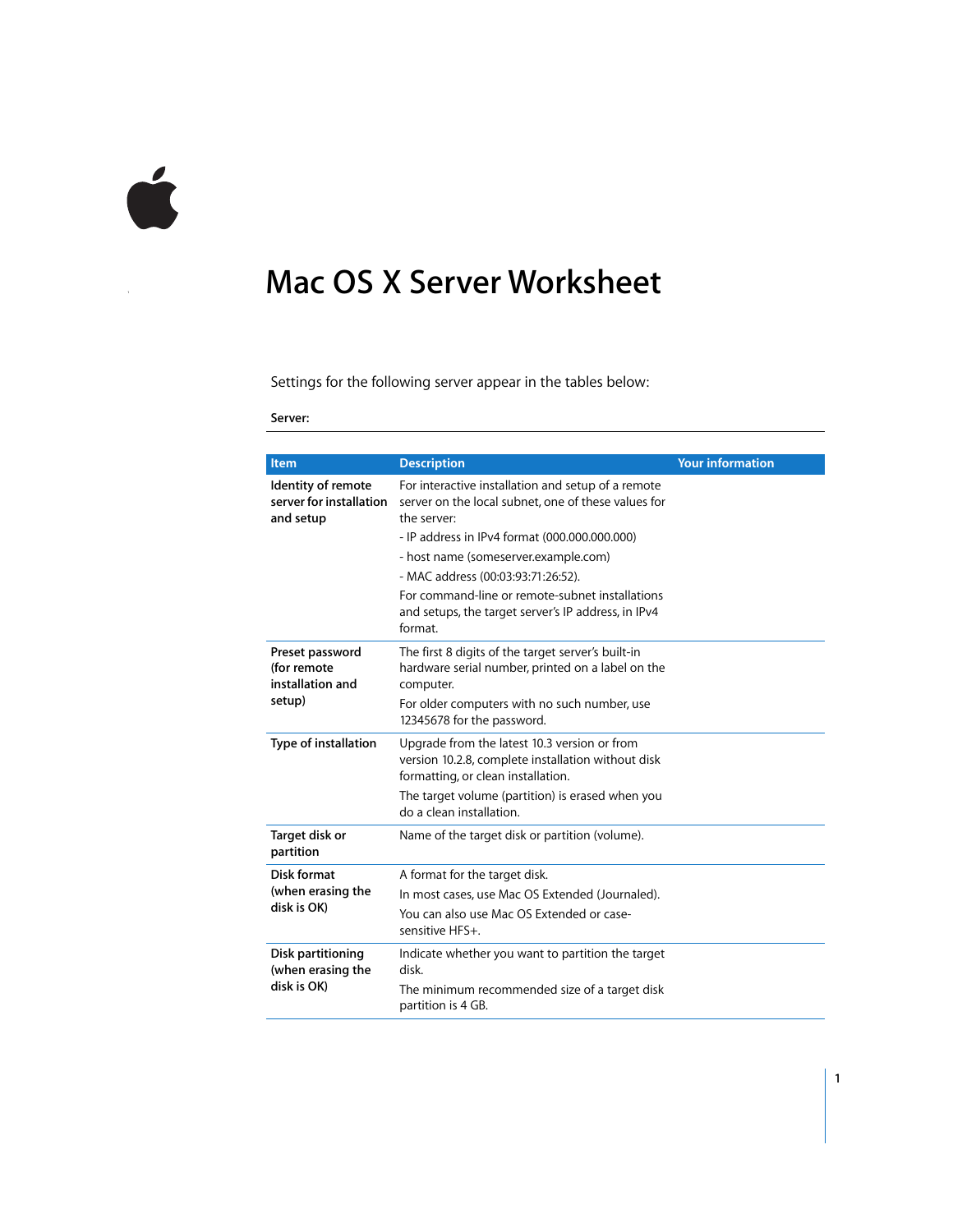| <b>Item</b>                                                                                                                  | <b>Description</b>                                                                                                                                                                                                                                   | <b>Your information</b> |
|------------------------------------------------------------------------------------------------------------------------------|------------------------------------------------------------------------------------------------------------------------------------------------------------------------------------------------------------------------------------------------------|-------------------------|
| <b>RAID mirroring</b><br>(when erasing the<br>disk is OK and you<br>have a second<br>physical drive on the<br>target server) | Indicate whether you want to set up RAID<br>mirroring. The second disk is used automatically if<br>the primary disk isn't available.                                                                                                                 |                         |
|                                                                                                                              | If the target disk has a single partition and the<br>second physical drive has a single partition and<br>no data, you can set up RAID mirroring after<br>installation. However, to prevent data loss, set up<br>RAID mirroring as soon as possible.  |                         |
| Using saved setup<br>data                                                                                                    | If you want to use saved setup data to set up this<br>server, identify the file or directory storing the<br>data you want to use. If the data is encrypted,<br>also identify the passphrase.<br>If you want to save settings in a file or directory, |                         |
|                                                                                                                              | use one of the next two rows.                                                                                                                                                                                                                        |                         |
| Saving setup data in                                                                                                         | Name the file using one of these options:                                                                                                                                                                                                            |                         |
| a file                                                                                                                       | - <mac-address-of-server>.plist (include any<br/>leading zeros but omit colons). For example,<br/>0030654dbcef.plist.</mac-address-of-server>                                                                                                        |                         |
|                                                                                                                              | - <ip-address-of-server>.plist. For example,<br/>10.0.0.4.plist.</ip-address-of-server>                                                                                                                                                              |                         |
|                                                                                                                              | - <partial-dns-name-of-server>.plist. For<br/>example, myserver.plist.</partial-dns-name-of-server>                                                                                                                                                  |                         |
|                                                                                                                              | - <built-in-hardware-serial-number-of-<br>server&gt;.plist (first 8 characters only). For example,<br/>ABCD1234.plist.</built-in-hardware-serial-number-of-<br>                                                                                      |                         |
|                                                                                                                              | - <fully-qualified-dns-name-of-server>.plist. For<br/>example, myserver.example.com.plist.</fully-qualified-dns-name-of-server>                                                                                                                      |                         |
|                                                                                                                              | - <partial-ip-address-of-server>.plist. For example,<br/>10.0.plist (matches 10.0.0.4 and 10.0.1.2).</partial-ip-address-of-server>                                                                                                                  |                         |
|                                                                                                                              | - generic.plist (a file that any server will recognize,<br>used to set up servers that need the same setup<br>values).                                                                                                                               |                         |
|                                                                                                                              | If you choose to encrypt the file, you can save the<br>passphrase in a file named using the above<br>conventions, except use the extension .pass, not<br>.plist.                                                                                     |                         |
|                                                                                                                              | Place the file(s) in a location where the target<br>server or servers can detect it. A server can detect<br>files that reside on a volume mounted locally in<br>/Volumes/*/Auto Server Setup/, where * is any<br>device mounted under /Volumes.      |                         |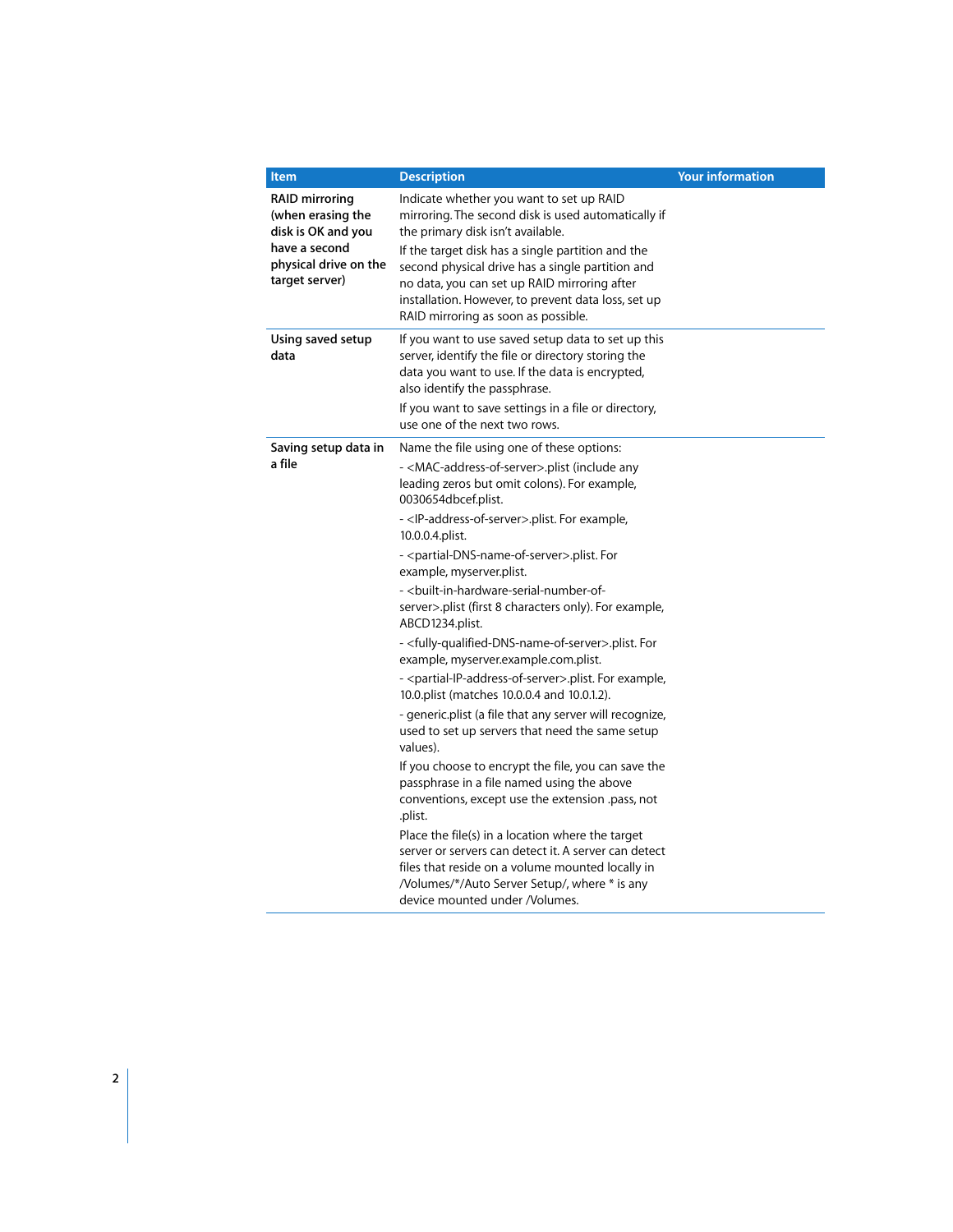| <b>Item</b>                         | <b>Description</b>                                                                                                                                                                                                          | <b>Your information</b> |
|-------------------------------------|-----------------------------------------------------------------------------------------------------------------------------------------------------------------------------------------------------------------------------|-------------------------|
| Saving setup data in<br>a directory | Navigate to the directory where you want to save<br>the setup, and name the setup record using one<br>of these options:                                                                                                     |                         |
|                                     | - <mac-address-of-server> (include any leading<br/>zeros but omit colons). For example,<br/>0030654dbcef.</mac-address-of-server>                                                                                           |                         |
|                                     | - <ip-address-of-server>. For example, 10.0.0.4.<br/>- <partial-dns-name-of-server>. For example,<br/>myserver.</partial-dns-name-of-server></ip-address-of-server>                                                         |                         |
|                                     | - <built-in-hardware-serial-number-of-server><br/>(first 8 characters only). For example, ABCD1234.</built-in-hardware-serial-number-of-server>                                                                             |                         |
|                                     | - <fully-qualified-dns-name-of-server>. For<br/>example, myserver.example.com.</fully-qualified-dns-name-of-server>                                                                                                         |                         |
|                                     | - <partial-ip-address-of-server>. For example, 10.0<br/>(matches 10.0.0.4 and 10.0.1.2).</partial-ip-address-of-server>                                                                                                     |                         |
|                                     | - generic (a file that any server will recognize,<br>used to set up servers that need the same setup<br>values).                                                                                                            |                         |
|                                     | If you choose to encrypt the file, you can save the<br>passphrase in a file named using the above<br>conventions, except add the extension .pass.<br>Place the passphrase file in a location where the                      |                         |
|                                     | target server or servers can detect it. A server can<br>detect the file if it resides on a volume mounted<br>locally in /Volumes/*/Auto Server Setup/, where *<br>is any device mounted under /Volumes.                     |                         |
| Language                            | The language to use for server administration<br>(English, Japanese, French, or German). The<br>language affects the server's time and date<br>formats, displayed text, and the default encoding<br>used by the AFP server. |                         |
| Keyboard layout                     | The keyboard for server administration.                                                                                                                                                                                     |                         |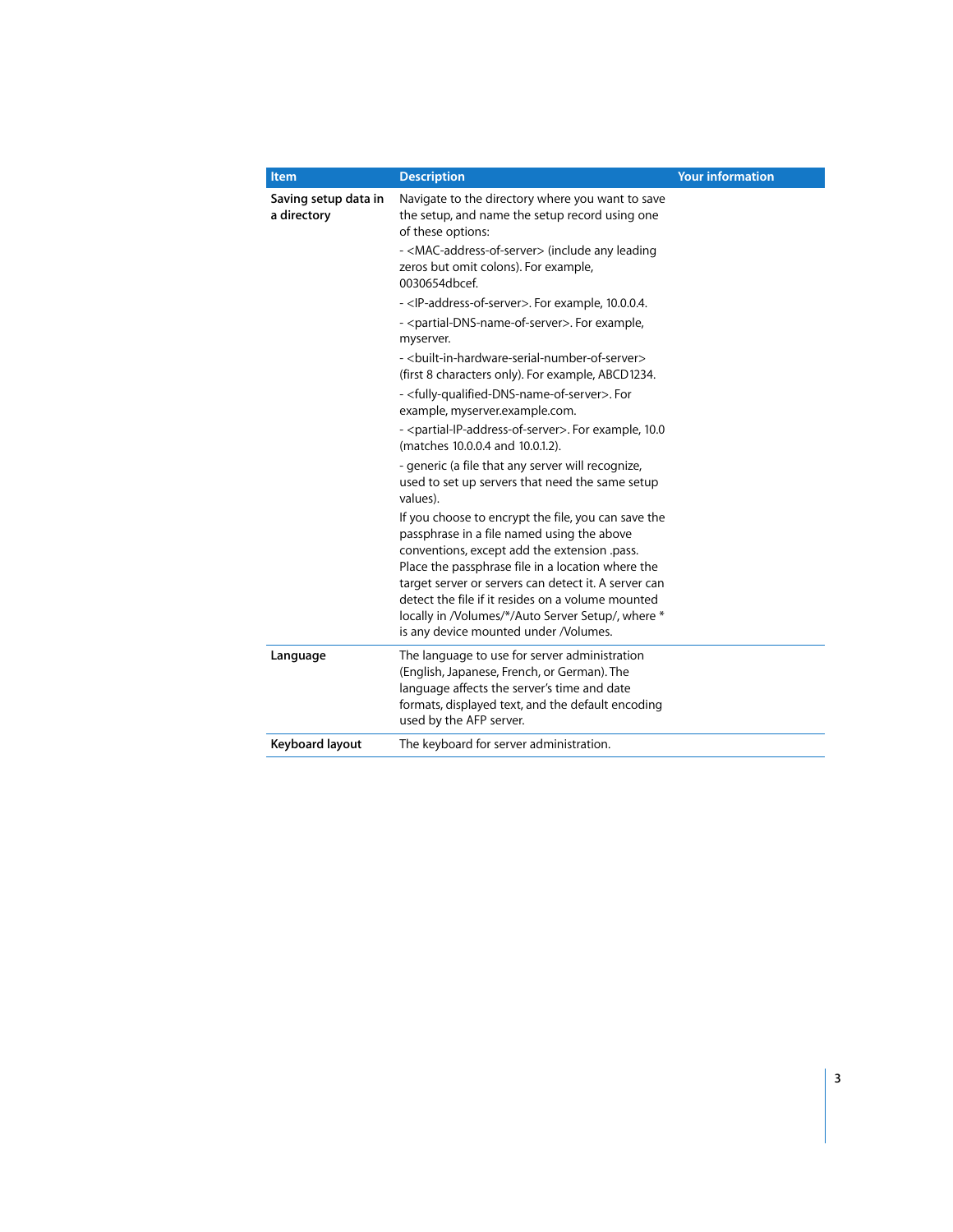| Item                                                                         | <b>Description</b>                                                                                                                                                                                                                                                                                                                                             | <b>Your information</b> |
|------------------------------------------------------------------------------|----------------------------------------------------------------------------------------------------------------------------------------------------------------------------------------------------------------------------------------------------------------------------------------------------------------------------------------------------------------|-------------------------|
| Serial number                                                                | The serial number for your copy of Mac OS X<br>Server. The format of the server serial number is<br>xsvr-999-999-x-xxx-xxx-xxx-xxx-xxx-xxx-x, where x<br>is a letter and 9 is a digit. The first element (xsvr)<br>and the fourth one (x) must be lower case.                                                                                                  |                         |
|                                                                              | Unless you have a site license, you need a unique<br>serial number for each server. You'll find the<br>server software serial number printed on the<br>materials provided with the server software<br>package.                                                                                                                                                 |                         |
|                                                                              | If you have a site license, a registered owner<br>name and organization must be entered exactly<br>as specified by your Apple representative.                                                                                                                                                                                                                  |                         |
|                                                                              | If you set up a server using a generic setup file or<br>directory record and the serial number isn't site<br>licensed, you must enter the server's serial<br>number using Server Admin.                                                                                                                                                                        |                         |
| Administrator's long<br>name (sometimes<br>called full name or<br>real name) | A long name can contain no more than 255 bytes.<br>The number of characters ranges from 255<br>Roman characters to as few as 85 3-byte<br>characters. It can include spaces. It can't be the<br>same as any predefined user name, such as<br>System Administrator. This name is case sensitive<br>in the login window, but not when accessing file<br>servers. |                         |
| Administrator's short<br>name                                                | A short name can contain as many as 255 Roman<br>characters, typically eight or fewer. Use only a<br>through z, A through Z, 0 through $9,$<br>(underscore), or - (hyphen). Avoid short names<br>that Apple assigns to predefined users, such as<br>"root."                                                                                                    |                         |
| Administrator's<br>password                                                  | This value is case sensitive and must contain at<br>least 4 characters. It is also the password for the<br>root user.                                                                                                                                                                                                                                          |                         |
|                                                                              | If you record this value, be sure to keep this<br>worksheet in a safe place.                                                                                                                                                                                                                                                                                   |                         |
|                                                                              | After setup, use Workgroup Manager to change<br>the password for this account.                                                                                                                                                                                                                                                                                 |                         |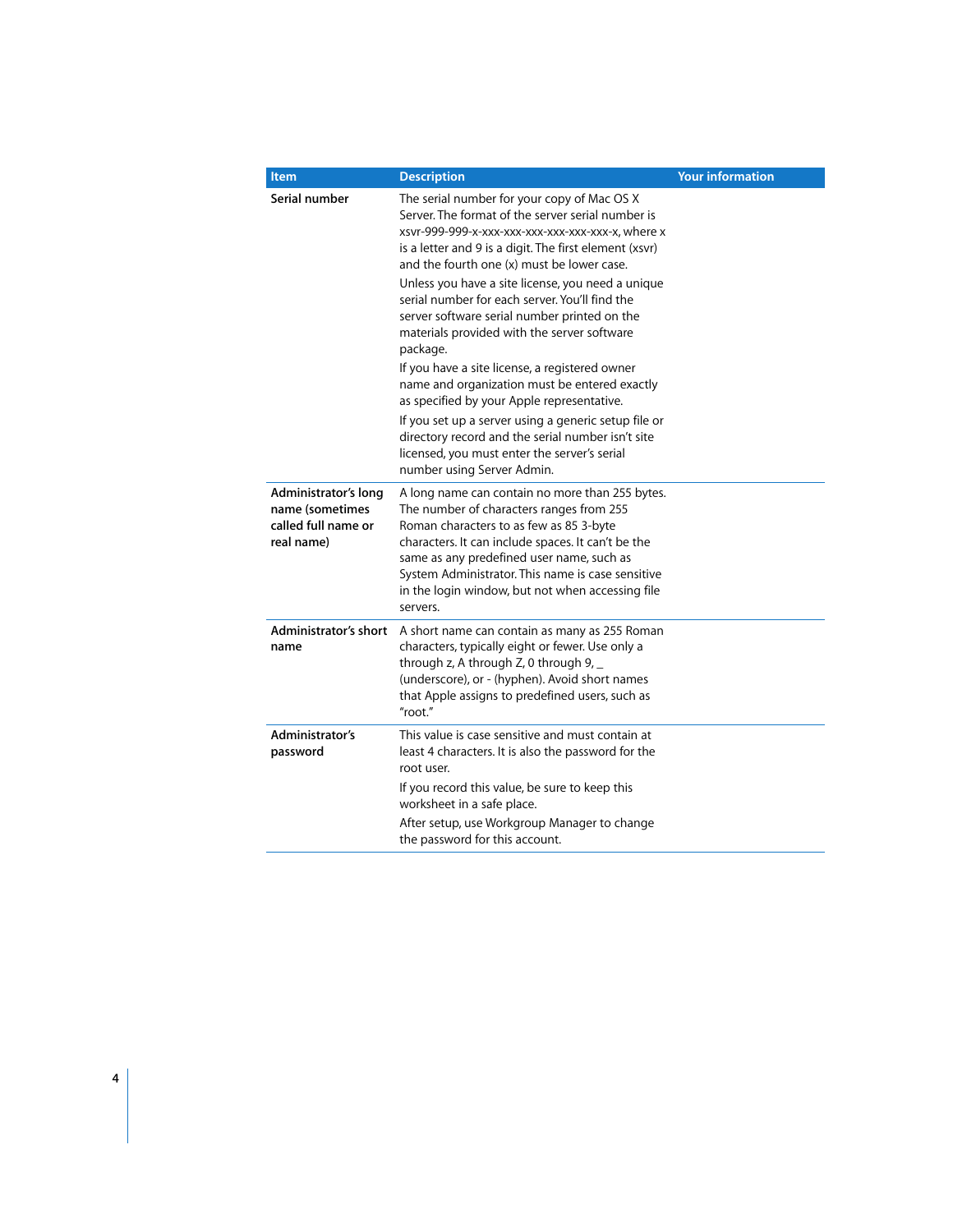| <b>Item</b>                            | <b>Description</b>                                                                                                                                                                                                                                                                                                                                                                                                                                                                                                      | <b>Your information</b>                                                            |
|----------------------------------------|-------------------------------------------------------------------------------------------------------------------------------------------------------------------------------------------------------------------------------------------------------------------------------------------------------------------------------------------------------------------------------------------------------------------------------------------------------------------------------------------------------------------------|------------------------------------------------------------------------------------|
| Host name                              | You can't specify this name during server setup.<br>Server Assistant sets the host name to<br>AUTOMATIC in /etc/hostconfig. This setting<br>causes the server's host name to be the first<br>name that's true in this list:<br>- The name provided by the DHCP or BootP<br>server for the primary IP address<br>- The first name returned by a reverse DNS<br>(address-to-name) query for the primary IP<br>address<br>- The local hostname<br>- The name "localhost"                                                   |                                                                                    |
| Computer name                          | The AppleTalk name and the default name used<br>for SLP/DA. Specify a name 63 characters or fewer<br>but avoid using $=$ , :, or $\varnothing$ .<br>The Network browser in the Finder uses SMB/CIFS<br>to find computers that provide Windows file<br>sharing. Spaces are removed from a computer<br>name for use with SMB/CIFS, and the name can<br>contain no more than 15 characters, no special<br>characters, and no punctuation.                                                                                  |                                                                                    |
| Local hostname                         | The name that designates a computer on a local<br>subnet. It can contain lower-case letters.<br>numbers, and/or hyphens (but not at the ends).<br>The name ends with ".local" and must be unique<br>on a local subnet.                                                                                                                                                                                                                                                                                                  |                                                                                    |
| Network interface<br>data              | Your server has a built-in Ethernet port and may<br>have an additional Ethernet port built in or added<br>on. Record information for each port you want to<br>activate.                                                                                                                                                                                                                                                                                                                                                 | Use the table provided<br>later in this worksheet to<br>record data for each port. |
| Directory usage                        | Select one:<br>- Standalone Server (use only the local directory).<br>- Connected to a Directory System (get)<br>information from another server's shared<br>directory). If you choose this option, use one of<br>the next four rows in this table to indicate how<br>the server will connect with the directory.<br>- Open Directory Master (provide directory<br>information to other computers). If you choose<br>this option, use the row for "Using Open Directory<br>Master."<br>- No change (for upgrades only). |                                                                                    |
| Using "As Specified<br>by DHCP Server" | The directory to use will be identified by a DHCP<br>server set up to provide the address and search<br>base of an LDAP server (DHCP option 95) or the<br>address and tag of a legacy NetInfo server.                                                                                                                                                                                                                                                                                                                   |                                                                                    |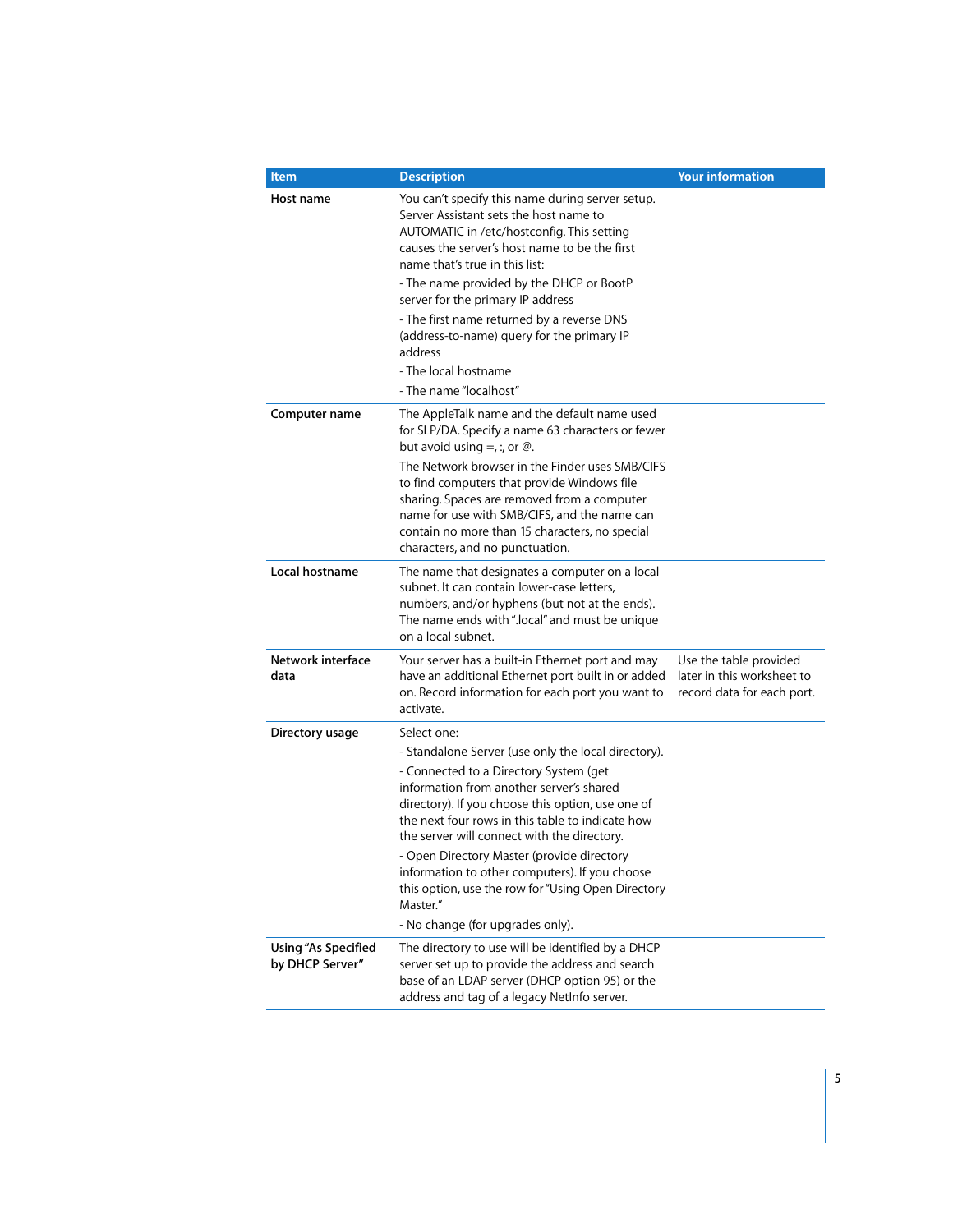| Item                                 | <b>Description</b>                                                                                                                                                                                                                                                                                                                                                                                                                                                                                       | <b>Your information</b> |
|--------------------------------------|----------------------------------------------------------------------------------------------------------------------------------------------------------------------------------------------------------------------------------------------------------------------------------------------------------------------------------------------------------------------------------------------------------------------------------------------------------------------------------------------------------|-------------------------|
| Using "Open<br>Directory Server"     | The directory to use will be an LDAP directory<br>identified by a DHCP server or identified by<br>specifying an IP address or domain name for the<br>LDAP server.                                                                                                                                                                                                                                                                                                                                        |                         |
| <b>Using "NetInfo</b><br>Server"     | The directory to use will be a NetInfo parent<br>directory on an existing Apple server. Choose one<br>or more ways to locate that directory:<br>- Broadcast<br>$-DHCP$<br>- Static IP Address (specify IP address and NetInfo<br>tag)                                                                                                                                                                                                                                                                    |                         |
| Using "Other<br>Directory Server"    | The directory or directories to use will be<br>configured using the Directory Access application<br>after you're finished setting up the server.                                                                                                                                                                                                                                                                                                                                                         |                         |
| Using "Open<br>Directory Master"     | Optionally indicate you want to enable a<br>Windows Primary Domain Controller on the<br>server. Provide a Windows computer name and<br>domain for the server. The computer name and<br>domain can contain a-z, A-Z, 0-9, -, but no . or<br>space and can't contain only numbers.<br>Finish setting up the directory you want to host<br>by using Server Admin after completing server<br>setup.                                                                                                          |                         |
| <b>Automating service</b><br>startup | Indicate whether you want any of the following<br>to start automatically every time the server starts;<br>these items need no additional configuration to<br>be useful:<br>Apple file service<br>Apple Remote Desktop<br>FTP service<br>iChat service<br>Mail service<br>NetBoot service<br>Network time service<br>QuickTime Streaming service<br>Software update service<br>Web service<br>WebDAV service<br>Weblog service<br>Windows file service<br>Xgrid Agent service<br>Xgrid Controller service |                         |
| Time zone                            | Choose the time zone you want the server to use.                                                                                                                                                                                                                                                                                                                                                                                                                                                         |                         |
| Network time                         | Optionally indicate a Network Time Server for the<br>server. Apple recommends that you keep your<br>server's clock accurate by synchronizing it with a<br>network time server.                                                                                                                                                                                                                                                                                                                           |                         |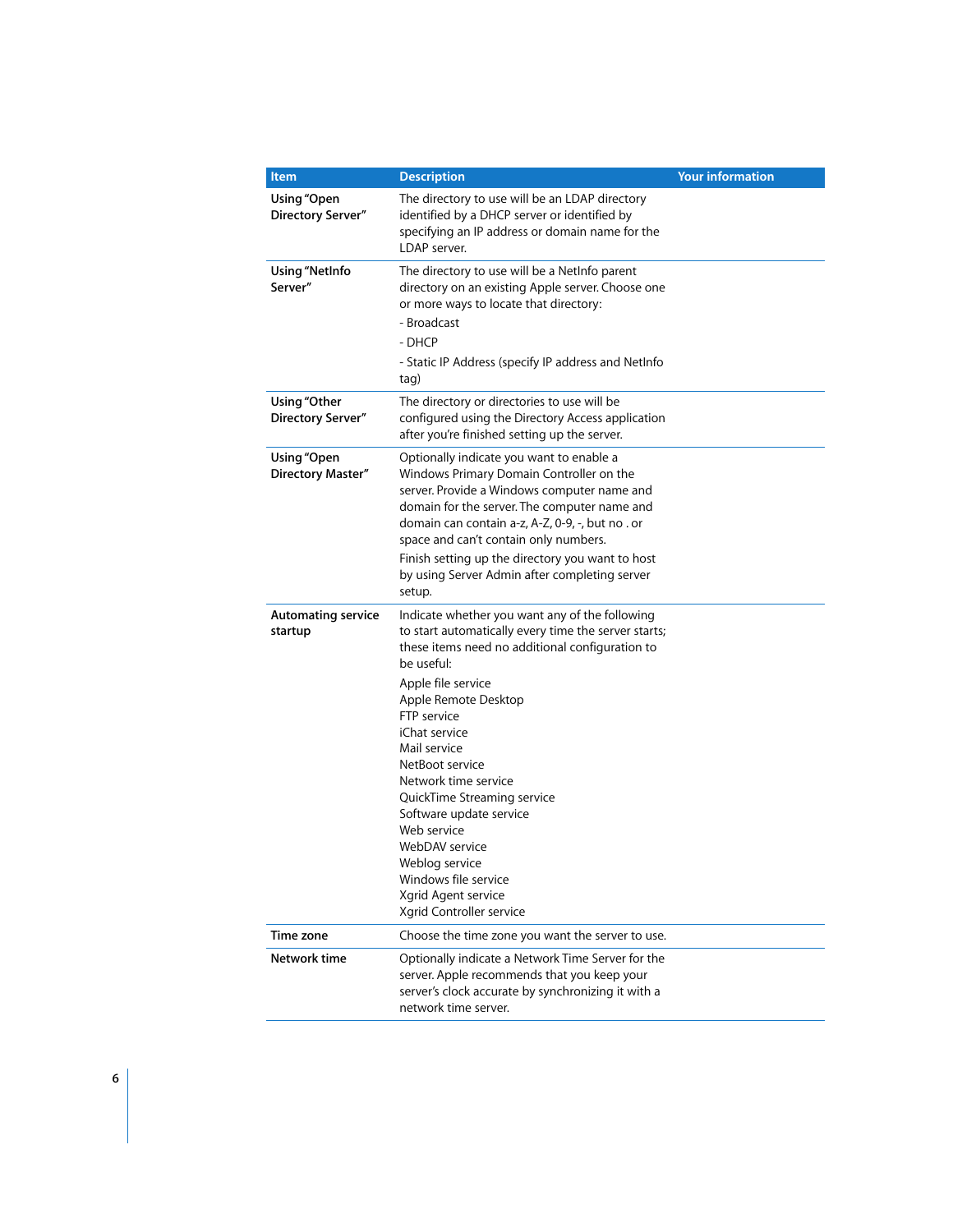Configuration settings for the following port appear in the table below:

## **Port Name: Built-in Ethernet**

| <b>Item</b>             | <b>Description</b>                                                                                                                                                                                                                                                                                                                                                                                                                                                                                                                                                                                                                                                                                                                                                                                                                                                                                                                                                                                                            | <b>Your information</b> |
|-------------------------|-------------------------------------------------------------------------------------------------------------------------------------------------------------------------------------------------------------------------------------------------------------------------------------------------------------------------------------------------------------------------------------------------------------------------------------------------------------------------------------------------------------------------------------------------------------------------------------------------------------------------------------------------------------------------------------------------------------------------------------------------------------------------------------------------------------------------------------------------------------------------------------------------------------------------------------------------------------------------------------------------------------------------------|-------------------------|
| Device name             | A UNIX name for the port in the format enx, where $x$<br>starts with 0. See your hardware manual for the value of<br>x for the port you're describing. The value en0 always<br>designates a built-in Ethernet port.                                                                                                                                                                                                                                                                                                                                                                                                                                                                                                                                                                                                                                                                                                                                                                                                           | en0                     |
|                         | Ethernet address The Media Access Control (MAC) address of the port<br>(00:00:00:00:00:00). This value is usually on a sticker on<br>the server hardware, but you can run Apple System<br>Profiler or a command-line tool such as networksetup to<br>discover the value.                                                                                                                                                                                                                                                                                                                                                                                                                                                                                                                                                                                                                                                                                                                                                      |                         |
| TCP/IP and<br>AppleTalk | Indicate whether you want to enable the port for TCIP/IP<br>and/or AppleTalk.<br>You can connect a port to the Internet by enabling<br>TCP/IP and use the same or a different port for AppleTalk.<br>Enable no more than one port for AppleTalk.                                                                                                                                                                                                                                                                                                                                                                                                                                                                                                                                                                                                                                                                                                                                                                              |                         |
| Order of ports          | If you enable more than one port, indicate the order in<br>which the ports should be accessed when trying to<br>connect to a network. All non-local network traffic uses<br>the first active port.                                                                                                                                                                                                                                                                                                                                                                                                                                                                                                                                                                                                                                                                                                                                                                                                                            |                         |
| <b>TCP/IP settings</b>  | Use one of the next four rows in this table.                                                                                                                                                                                                                                                                                                                                                                                                                                                                                                                                                                                                                                                                                                                                                                                                                                                                                                                                                                                  |                         |
| "Manually"              | Specify these settings if you want to manually specify<br>TCP/IP settings:<br>- IP address (000.000.000.000). A unique static address.<br>- Subnet mask (000,000,000,000). Used to locate the<br>subnet on the local area network where the server<br>resides. This mask is used to derive the network part of<br>the server's address; what remains identifies the server<br>computer on that network.<br>- Router (000.000.000.000) that supports the subnet the<br>server's on. The router is the machine on the local subnet<br>to which messages are sent if the target IP address isn't<br>on the local subnet.<br>- DNS servers (000.000.000.000) used to convert IP<br>addresses to fully qualified DNS names and vice versa for<br>the port.<br>- Search domains (optional). Names to automatically<br>append to Internet addresses when you don't fully<br>qualify them. For example, if you specify<br>campus.univ.edu as a search domain, you can type<br>server1 in the Finder's Connect To Server dialog box to |                         |
|                         | connect to server1.campus.univ.edu.                                                                                                                                                                                                                                                                                                                                                                                                                                                                                                                                                                                                                                                                                                                                                                                                                                                                                                                                                                                           |                         |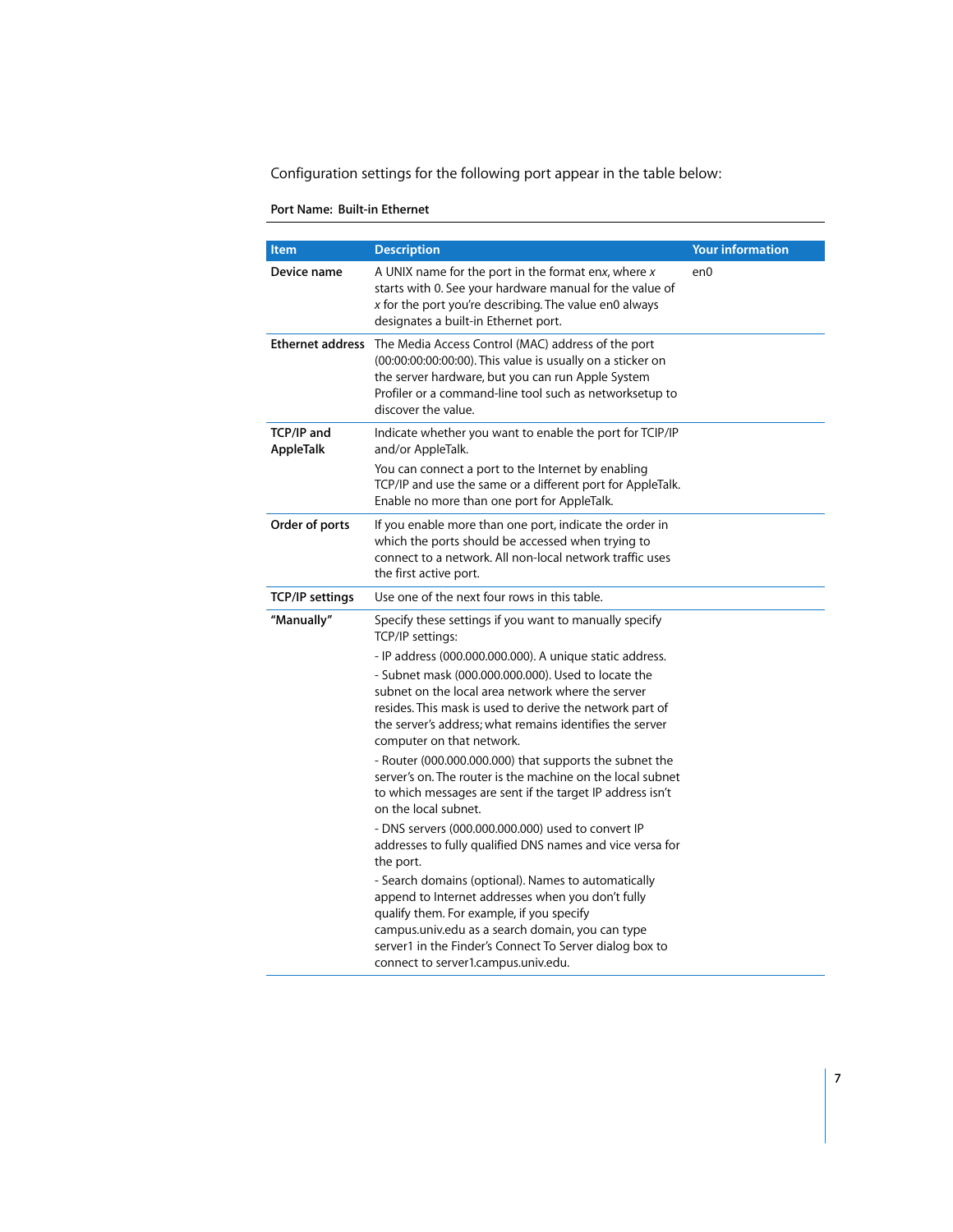| <b>Item</b>                               | <b>Description</b>                                                                                                                                                                                                                                                                                                                                                                                                                                                                                                                                                                                                                                                                                                                                                                                                                                                                                                                                                                                         | <b>Your information</b> |
|-------------------------------------------|------------------------------------------------------------------------------------------------------------------------------------------------------------------------------------------------------------------------------------------------------------------------------------------------------------------------------------------------------------------------------------------------------------------------------------------------------------------------------------------------------------------------------------------------------------------------------------------------------------------------------------------------------------------------------------------------------------------------------------------------------------------------------------------------------------------------------------------------------------------------------------------------------------------------------------------------------------------------------------------------------------|-------------------------|
| "Using DHCP<br>with Manual IP<br>address" | Specify these settings if you want to use a DHCP server<br>to assign a static IP address and optionally other settings<br>for the port. Make sure the DHCP server is already set up<br>and DHCP service running when you initiate server<br>setup:<br>- IP address (000.000.000.000). A unique static address.<br>- DNS servers (000.000.000.000) used to convert IP<br>addresses to fully qualified DNS names and vice versa for<br>the port.<br>- Search domains (optional). Names to automatically<br>append to Internet addresses when you don't fully<br>qualify them. For example, if you specify<br>campus.univ.edu as a search domain, you can type<br>server1 in the Finder's Connect To Server dialog box to<br>connect to server1.campus.univ.edu.                                                                                                                                                                                                                                              |                         |
| "Using DHCP"                              | Specify these settings if you want to use a DHCP server<br>to assign a dynamic IP address and optionally other<br>settings for the port. Make sure the DHCP server is<br>already set up and DHCP service running when you<br>initiate server setup:<br>- DHCP client ID (optional). A string that's useful for<br>recognizing a port when its IP address changes. Don't<br>specify a DHCP client ID when using Server Assistant to<br>set up the server remotely. Instead, after setup, use the<br>server's Network preferences to define a DHCP client ID.<br>- DNS servers (000.000.000.000) used to convert IP<br>addresses to fully qualified DNS names and vice versa for<br>the port.<br>- Search domains (optional). Names to automatically<br>append to Internet addresses when you don't fully<br>qualify them. For example, if you specify<br>campus.univ.edu as a search domain, you can type<br>server1 in the Finder's Connect To Server dialog box to<br>connect to server1.campus.univ.edu. |                         |
| "Using BootP"                             | Specify these settings if you want to use a Bootstrap<br>Protocol server to assign an IP address for the identified<br>port. With BootP, the same IP address is always assigned<br>to a particular network interface. It's used primarily for<br>computers that start up from a NetBoot image:<br>- DNS servers (000.000.000.000) used to convert IP<br>addresses to fully qualified domain names and vice versa<br>for the port.<br>- Search domains (optional). Names to automatically<br>append to Internet addresses when you don't fully<br>qualify them. For example, if you specify<br>campus.univ.edu as a search domain, you can type<br>server1 in the Finder's Connect To Server dialog box to<br>connect to server1.campus.univ.edu.                                                                                                                                                                                                                                                           |                         |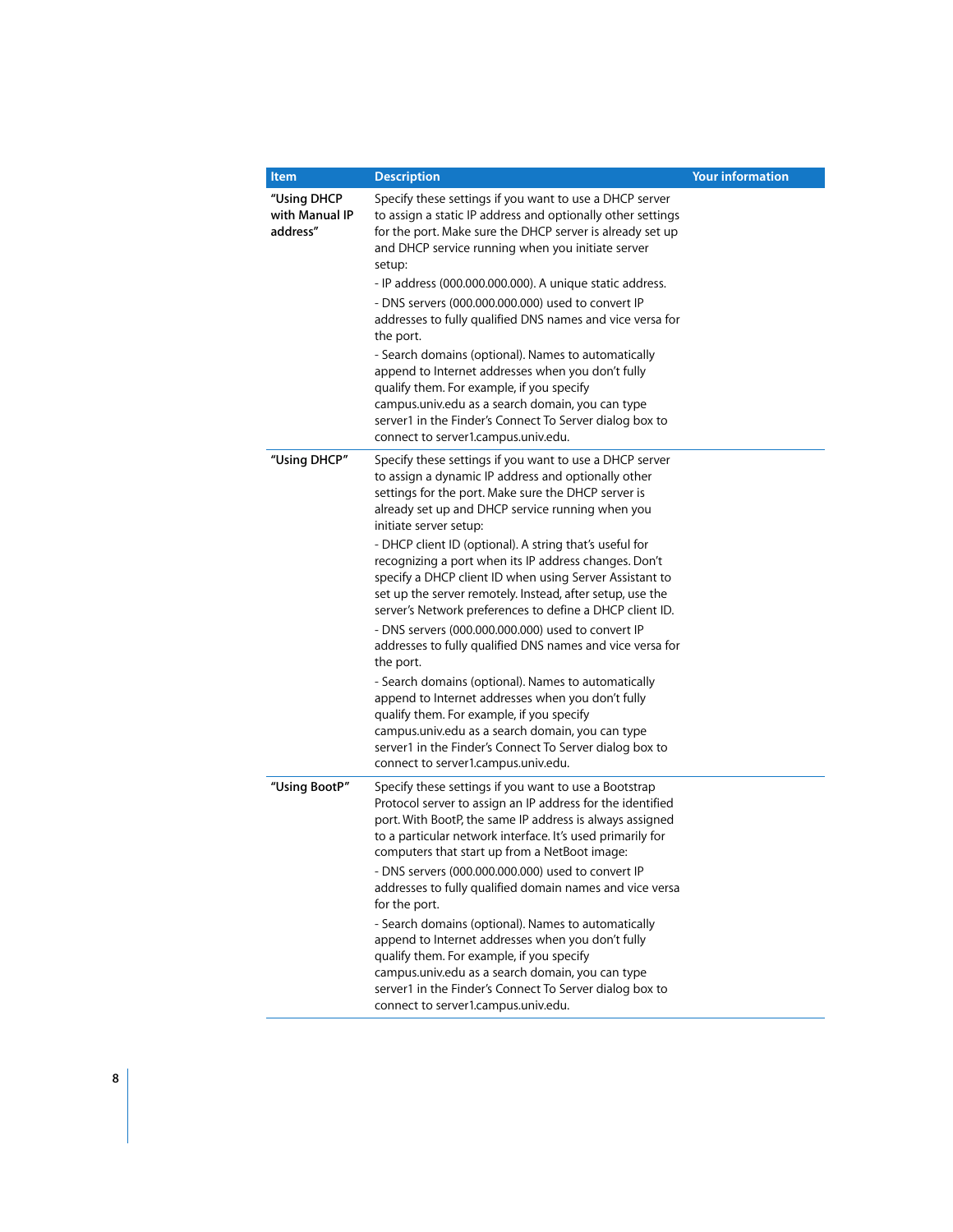| <b>Item</b>                 | <b>Description</b>                                                                                                                                                                                                                                      | <b>Your information</b> |
|-----------------------------|---------------------------------------------------------------------------------------------------------------------------------------------------------------------------------------------------------------------------------------------------------|-------------------------|
| IP <sub>v6</sub>            | To configure IPv6 addressing for the port, select<br>Automatically or Manually.                                                                                                                                                                         |                         |
|                             | Choose Automatically if you want the server to<br>automatically generate an IPv6 address for the port.                                                                                                                                                  |                         |
|                             | Choose Manually to specify IPv6 settings:                                                                                                                                                                                                               |                         |
|                             | - IPv6 address. Generally written in the form<br>0000:0000:0000:0000:0000:0000:0000:0000.                                                                                                                                                               |                         |
|                             | - Router. The IPv6 address of the router on the local<br>subnet.                                                                                                                                                                                        |                         |
|                             | - Prefix length. The number of significant bits in the<br>subnet mask that are used to identify the network.                                                                                                                                            |                         |
| <b>Ethernet</b><br>settings | To automatically configure Ethernet settings for the port,<br>choose Automatically.                                                                                                                                                                     |                         |
|                             | You may want to choose Manually (Advanced) to specify<br>settings if you have specific requirements for the<br>network the server's connected to. Note that incorrect<br>Ethernet settings can affect network performance or<br>render a port unusable: |                         |
|                             | - Speed. The maximum Ethernet speed, in number of bits<br>per second, that can be transmitted using the port.<br>Select one of these options: autoselect, 10baseT/UTP,<br>100baseTX, and 1000baseTX.                                                    |                         |
|                             | - Duplex. Determine whether input and output packets<br>are transmitted at the same time (full-duplex) or<br>alternately (half-duplex).                                                                                                                 |                         |
|                             | - Maximum Packet Size (MTU). The largest packet the<br>port will send or receive. MTU stands for maximum<br>transfer unit, expressed in bytes. Increasing the packet                                                                                    |                         |
|                             | size improves throughput, but the devices that receive<br>the packet (switches, routers, and so forth) must support                                                                                                                                     |                         |
|                             | the packet size. Select one of these options: Standard<br>(1500), Jumbo (9000), or Custom (enter a value from 72<br>to 1500).                                                                                                                           |                         |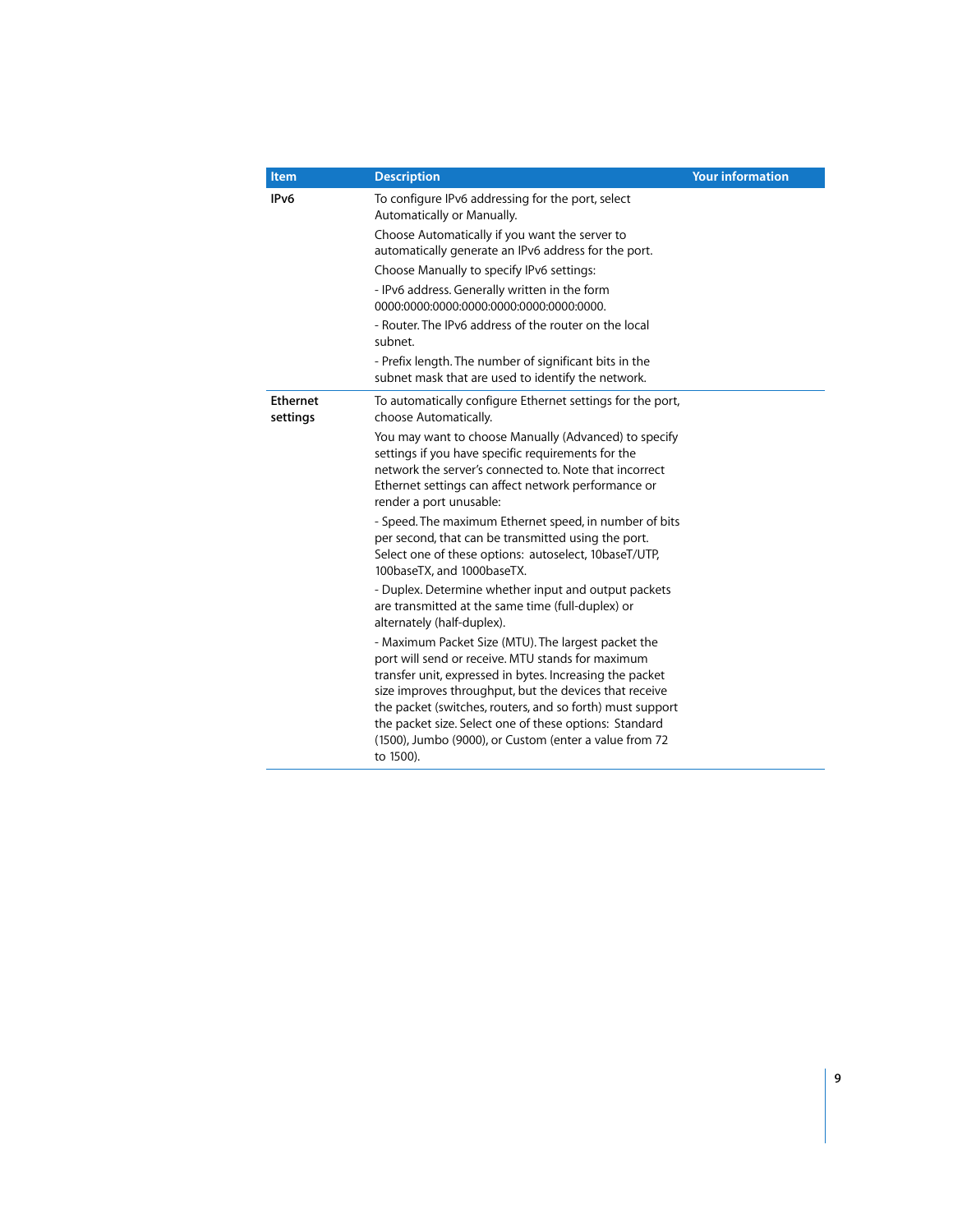Configuration settings for the following port appear in the table below:

## **Port Name:**

| <b>Item</b>             | <b>Description</b>                                                                                                                                                                                                                                                                                                                                                                                      | <b>Your information</b> |
|-------------------------|---------------------------------------------------------------------------------------------------------------------------------------------------------------------------------------------------------------------------------------------------------------------------------------------------------------------------------------------------------------------------------------------------------|-------------------------|
| Device name             | A UNIX name for the port in the format enx, where $x$<br>starts with 0. See your hardware manual for the value of<br>$x$ for the port you're describing. The value en0 always<br>designates a built-in Ethernet port.                                                                                                                                                                                   |                         |
|                         | Ethernet address The Media Access Control (MAC) address of the port<br>(00:00:00:00:00:00). This value is usually on a sticker on<br>the server hardware, but you can run Apple System<br>Profiler or a command-line tool such as networksetup to<br>discover the value.                                                                                                                                |                         |
| TCP/IP and<br>AppleTalk | Indicate whether you want to enable the port for TCIP/IP<br>and/or AppleTalk.<br>You can connect a port to the Internet by enabling<br>TCP/IP and use the same or a different port for AppleTalk.<br>Enable no more than one port for AppleTalk.                                                                                                                                                        |                         |
| Order of ports          | If you enable more than one port, indicate the order in<br>which the ports should be accessed when trying to<br>connect to a network. All non-local network traffic uses<br>the first active port.                                                                                                                                                                                                      |                         |
| <b>TCP/IP settings</b>  | Use one of the next four rows in this table.                                                                                                                                                                                                                                                                                                                                                            |                         |
| "Manually"              | Specify these settings if you want to manually specify<br>TCP/IP settings:<br>- IP address (000.000.000.000). A unique static address.<br>- Subnet mask (000.000.000.000). Used to locate the<br>subnet on the local area network where the server<br>resides. This mask is used to derive the network part of<br>the server's address: what remains identifies the server<br>computer on that network. |                         |
|                         | - Router (000.000.000.000) that supports the subnet the<br>server's on. The router is the machine on the local subnet<br>to which messages are sent if the target IP address isn't<br>on the local subnet.<br>- DNS servers (000.000.000.000) used to convert IP<br>addresses to fully qualified DNS names and vice versa for                                                                           |                         |
|                         | the port.<br>- Search domains (optional). Names to automatically<br>append to Internet addresses when you don't fully<br>qualify them. For example, if you specify<br>campus.univ.edu as a search domain, you can type<br>server1 in the Finder's Connect To Server dialog box to<br>connect to server1.campus.univ.edu.                                                                                |                         |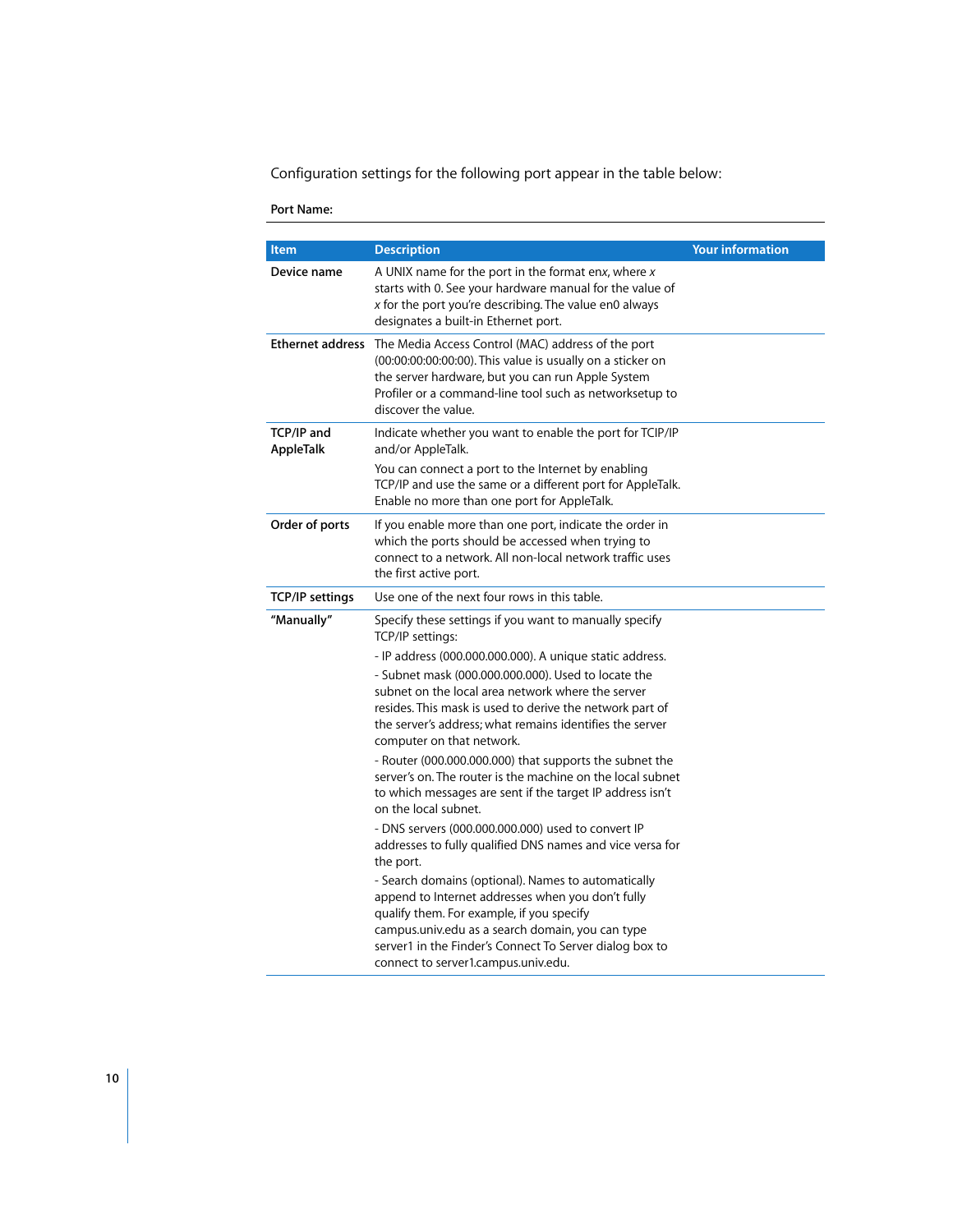| Item                                      | <b>Description</b>                                                                                                                                                                                                                                                                                                                                                                                                                                                                                                                                                                                                                                                                                                                                                                                                                                                                                                                                                                                         | <b>Your information</b> |
|-------------------------------------------|------------------------------------------------------------------------------------------------------------------------------------------------------------------------------------------------------------------------------------------------------------------------------------------------------------------------------------------------------------------------------------------------------------------------------------------------------------------------------------------------------------------------------------------------------------------------------------------------------------------------------------------------------------------------------------------------------------------------------------------------------------------------------------------------------------------------------------------------------------------------------------------------------------------------------------------------------------------------------------------------------------|-------------------------|
| "Using DHCP<br>with Manual IP<br>address" | Specify these settings if you want to use a DHCP server<br>to assign a static IP address and optionally other settings<br>for the port. Make sure the DHCP server is already set up<br>and DHCP service running when you initiate server<br>setup:<br>- IP address (000.000.000.000). A unique static address.<br>- DNS servers (000.000.000.000) used to convert IP<br>addresses to fully qualified DNS names and vice versa for<br>the port.<br>- Search domains (optional). Names to automatically<br>append to Internet addresses when you don't fully<br>qualify them. For example, if you specify<br>campus.univ.edu as a search domain, you can type<br>server1 in the Finder's Connect To Server dialog box to<br>connect to server1.campus.univ.edu.                                                                                                                                                                                                                                              |                         |
| "Using DHCP"                              | Specify these settings if you want to use a DHCP server<br>to assign a dynamic IP address and optionally other<br>settings for the port. Make sure the DHCP server is<br>already set up and DHCP service running when you<br>initiate server setup:<br>- DHCP client ID (optional). A string that's useful for<br>recognizing a port when its IP address changes. Don't<br>specify a DHCP client ID when using Server Assistant to<br>set up the server remotely. Instead, after setup, use the<br>server's Network preferences to define a DHCP client ID.<br>- DNS servers (000.000.000.000) used to convert IP<br>addresses to fully qualified DNS names and vice versa for<br>the port.<br>- Search domains (optional). Names to automatically<br>append to Internet addresses when you don't fully<br>qualify them. For example, if you specify<br>campus.univ.edu as a search domain, you can type<br>server1 in the Finder's Connect To Server dialog box to<br>connect to server1.campus.univ.edu. |                         |
| "Using BootP"                             | Specify these settings if you want to use a Bootstrap<br>Protocol server to assign an IP address for the identified<br>port. With BootP, the same IP address is always assigned<br>to a particular network interface. It's used primarily for<br>computers that start up from a NetBoot image:<br>- DNS servers (000.000.000.000) used to convert IP<br>addresses to fully qualified DNS names and vice versa for<br>the port.<br>- Search domains (optional). Names to automatically<br>append to Internet addresses when you don't fully<br>qualify them. For example, if you specify<br>campus.univ.edu as a search domain, you can type<br>server1 in the Finder's Connect To Server dialog box to<br>connect to server1.campus.univ.edu.                                                                                                                                                                                                                                                              |                         |